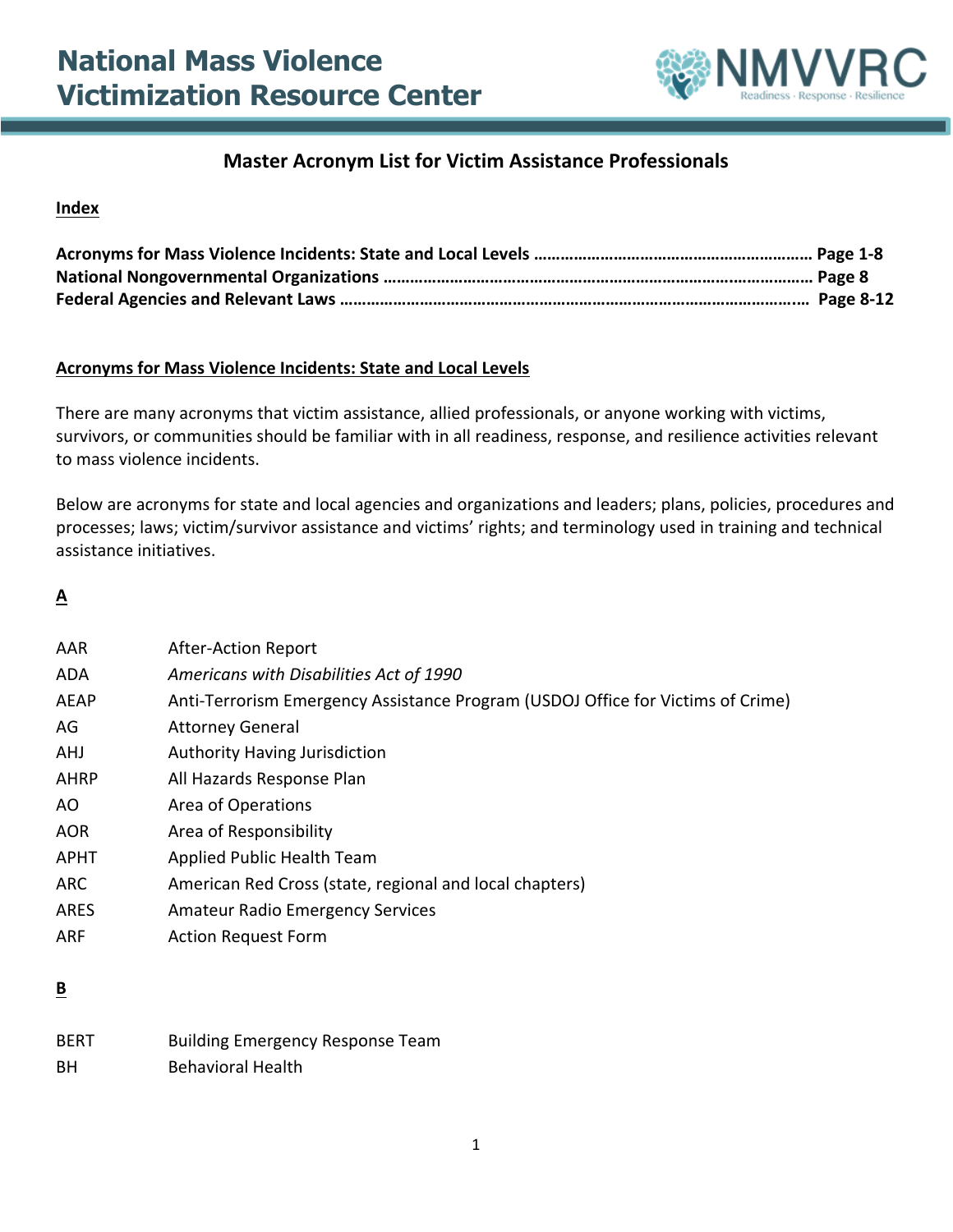**C** 

| <b>CAP</b>    | Civil Air Patrol                                         |
|---------------|----------------------------------------------------------|
| <b>CAR</b>    | <b>Capability Assessment Report</b>                      |
| <b>CBO</b>    | Community-based Organization                             |
| <b>CBRNE</b>  | Chemical, Biological, Radiological, Nuclear or Explosive |
| <b>CBVS</b>   | <b>Community-based Victim Services</b>                   |
| <b>CCRT</b>   | Coordinated Community Response Team                      |
| <b>CEMP</b>   | Comprehensive Emergency Management Plan                  |
| <b>CEO</b>    | <b>Chief Executive Officer</b>                           |
| <b>CEOC</b>   | <b>County Emergency Operations Center</b>                |
| <b>CERT</b>   | <b>Community Emergency Response Team</b>                 |
| <b>CIP</b>    | <b>Critical Infrastructure Protection</b>                |
| <b>CIS</b>    | <b>Community Impact Statement</b>                        |
| <b>CISD</b>   | <b>Critical Incident Stress Debriefing</b>               |
| <b>CJS</b>    | <b>Criminal Justice System</b>                           |
| <b>CMT</b>    | <b>Consequence Management Team</b>                       |
| COG           | <b>Continuity of Government</b>                          |
| CoM           | <b>Consequence Management</b>                            |
| Comms         | Communications                                           |
| <b>COMP</b>   | <b>Crime Victim Compensation</b>                         |
| <b>CONOPS</b> | <b>Concept of Operations</b>                             |
| COO           | <b>Chief Operating Officer</b>                           |
| <b>COOP</b>   | <b>Continuity of Operations Plan</b>                     |
| <b>CP</b>     | <b>Command Post</b>                                      |
| <b>CPHU</b>   | County Public Health Unit                                |
| CrM           | <b>Crisis Management</b>                                 |
| <b>CRT</b>    | Crisis Response Team (also called "Crisis Action Team")  |
| <b>CSI</b>    | Crime Scene Investigation                                |
| <b>CST</b>    | <b>Civil Support Team</b>                                |
|               |                                                          |

### **D**

| DA           | District Attorney (also called "Prosecutor") |
|--------------|----------------------------------------------|
| <b>DBH</b>   | Department of Behavioral Health              |
| <b>DBH</b>   | Disaster Behavioral Health                   |
| <b>DECON</b> | Decontamination (including Area/Process)     |
| <b>DHS</b>   | Department of Homeland Security              |
| <b>DMA</b>   | Disaster Management Area                     |
| <b>DMAT</b>  | Disaster Medical Assistance Team             |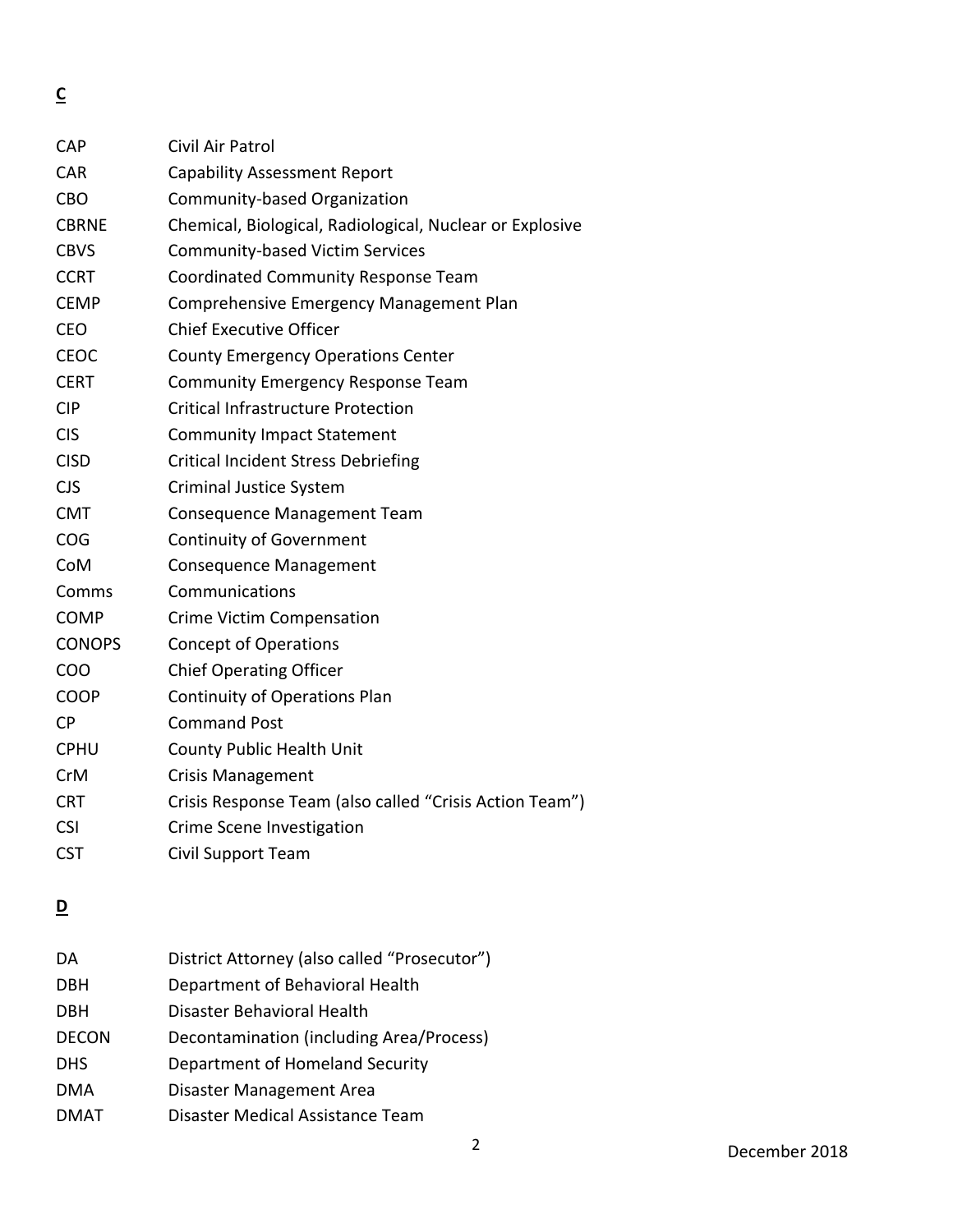| <b>DMH</b>   | Department of Mental Health                 |
|--------------|---------------------------------------------|
| <b>DMHS</b>  | Disaster Mental Health Services             |
| <b>DMHT</b>  | Disaster Mental Health Team                 |
| <b>DMORT</b> | Disaster Mortuary Operational Response Team |
| <b>DOH</b>   | Department of Health                        |
| <b>DOT</b>   | Department of Transportation                |
| <b>DPMU</b>  | Disaster Portable Morgue Unit               |
| <b>DRG</b>   | Disaster Readiness Group                    |
| <b>DSF</b>   | Disaster Staging Facility                   |
|              |                                             |

DULL SWORD Nuclear Safety Incident

**E** 

| EA          | <b>Emergency Assistance</b>                                        |
|-------------|--------------------------------------------------------------------|
| EAS         | <b>Emergency Alert System</b>                                      |
| <b>EBS</b>  | <b>Emergency Broadcast System</b>                                  |
| <b>ECC</b>  | <b>Emergency Communications Center</b>                             |
| <b>ED</b>   | <b>Emergency Department</b>                                        |
| <b>EDIS</b> | <b>Emergency Digital Information System</b>                        |
| <b>EHR</b>  | <b>Electronic Health Records</b>                                   |
| <b>EHS</b>  | Extremely Hazardous Substance (environmental health and safety)    |
| EM          | <b>Emergency Management</b>                                        |
| <b>EMA</b>  | <b>Emergency Medical Agency</b>                                    |
| <b>EMAC</b> | <b>Emergency Management Assistance Compact</b>                     |
| <b>EMG</b>  | <b>Emergency Management Group</b>                                  |
| <b>EMIS</b> | <b>Emergency Management Information System</b>                     |
| <b>EMP</b>  | <b>Emergency Management Program</b>                                |
| <b>EMS</b>  | Emergency Medical Services (or "System")                           |
| <b>EMT</b>  | <b>Emergency Medical Technician</b>                                |
| EO          | Executive Order (from Governor or regional/county/city leadership) |
| EOC         | <b>Emergency Operations Center</b>                                 |
| <b>EOD</b>  | <b>Explosive Ordnance</b>                                          |
| <b>EOF</b>  | <b>Emergency Operations Facility</b>                               |
| EOG         | <b>Executive Officer of the Governor</b>                           |
| <b>EOP</b>  | Emergency Operations Plan (also "Emergency Operating Procedures")  |
| <b>EPI</b>  | <b>Emergency Public Information</b>                                |
| ER          | <b>Emergency Room</b>                                              |
| ERT-A       | Emergency Response Team - Advance                                  |
| ERT-N       | Emergency Response Team - National                                 |
| <b>ESF</b>  | <b>Emergency Support Function</b>                                  |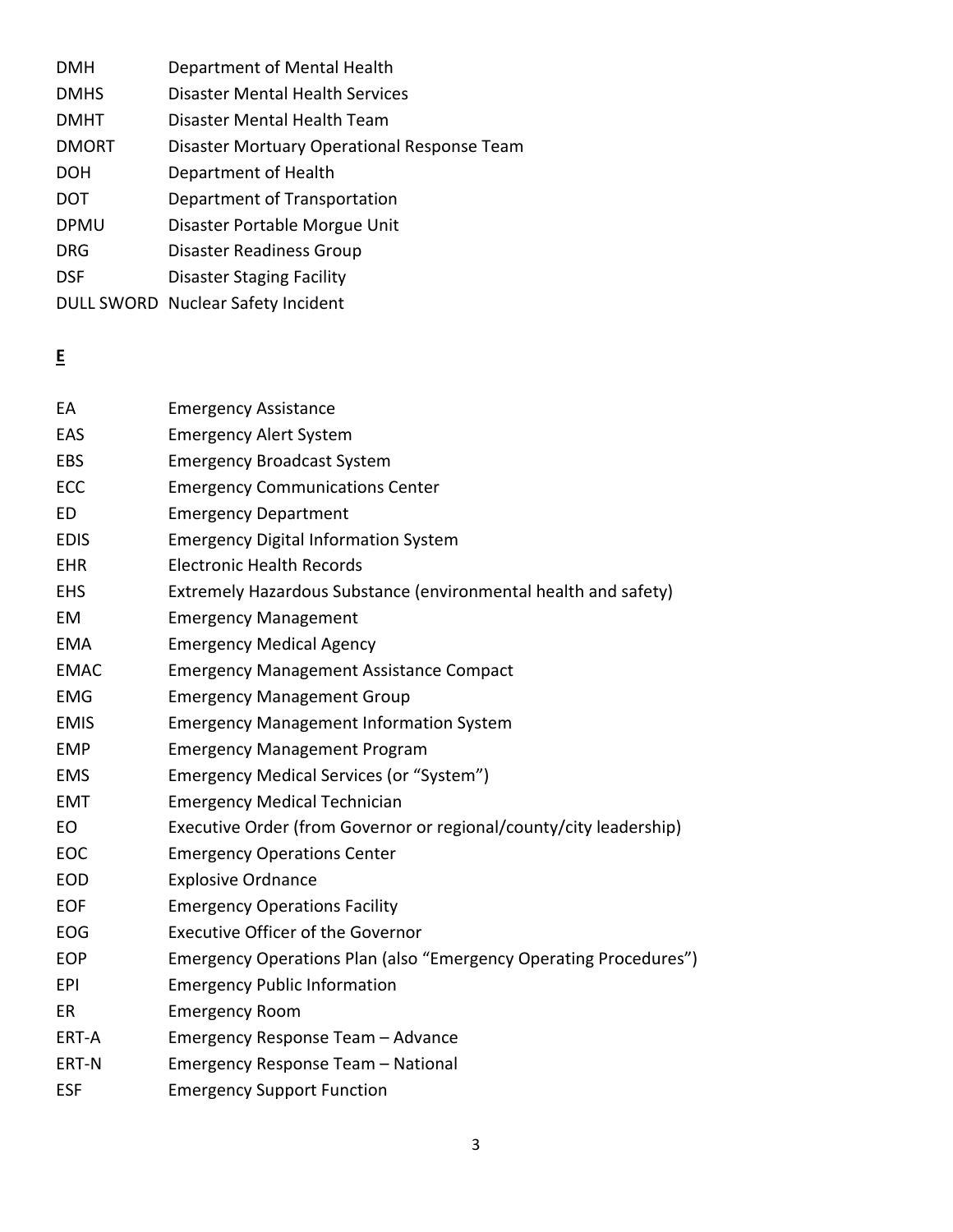**F**

| FAC           | <b>Family Assistance Center</b>                            |
|---------------|------------------------------------------------------------|
|               | FADED GIANT Nuclear reactor radiological incident/accident |
| <b>FRF</b>    | Federal Response Framework                                 |
|               |                                                            |
| <u>G</u>      |                                                            |
|               |                                                            |
| <b>GAR</b>    | Governor's Authorized Representative                       |
| GIS           | Geographic Information System                              |
|               |                                                            |
| н             |                                                            |
| HA            |                                                            |
|               | <b>Housing Assistance</b>                                  |
| <b>HAN</b>    | <b>Health Alert Network</b>                                |
| <b>HAZMAT</b> | <b>Hazardous Materials</b>                                 |
| <b>HCO</b>    | <b>Healthcare Organization</b>                             |
| <b>HICS</b>   | <b>Hospital Incident Command Center</b>                    |
| <b>HIPAA</b>  | Health Insurance Portability and Accountability Act        |
| HM            | <b>Hazardous Mitigation</b>                                |
| HRT           | Hostage Rescue Team                                        |
| <b>HSEMA</b>  | Homeland Security Emergency Management Agency              |
| <b>HVA</b>    | <b>Hazard Vulnerability Analysis</b>                       |
|               |                                                            |

**I**

| <b>IAP</b>  | Incident Action Plan                       |
|-------------|--------------------------------------------|
| IC          | Incident Commander                         |
| <b>ICP</b>  | Incident Command Post                      |
| ICS         | <b>Incident Command System</b>             |
| ID          | Identification                             |
| IED         | <b>Improvised Explosive Device</b>         |
| <b>IEMA</b> | Integrated Emergency Management System     |
| <b>IMPT</b> | Incident Management Planning Team          |
| <b>IMS</b>  | Incident Management System                 |
| IMT         | Incident Management Team                   |
| <b>IRCT</b> | <b>Incident Response Coordination Team</b> |
| IТ          | <b>Information Technology</b>              |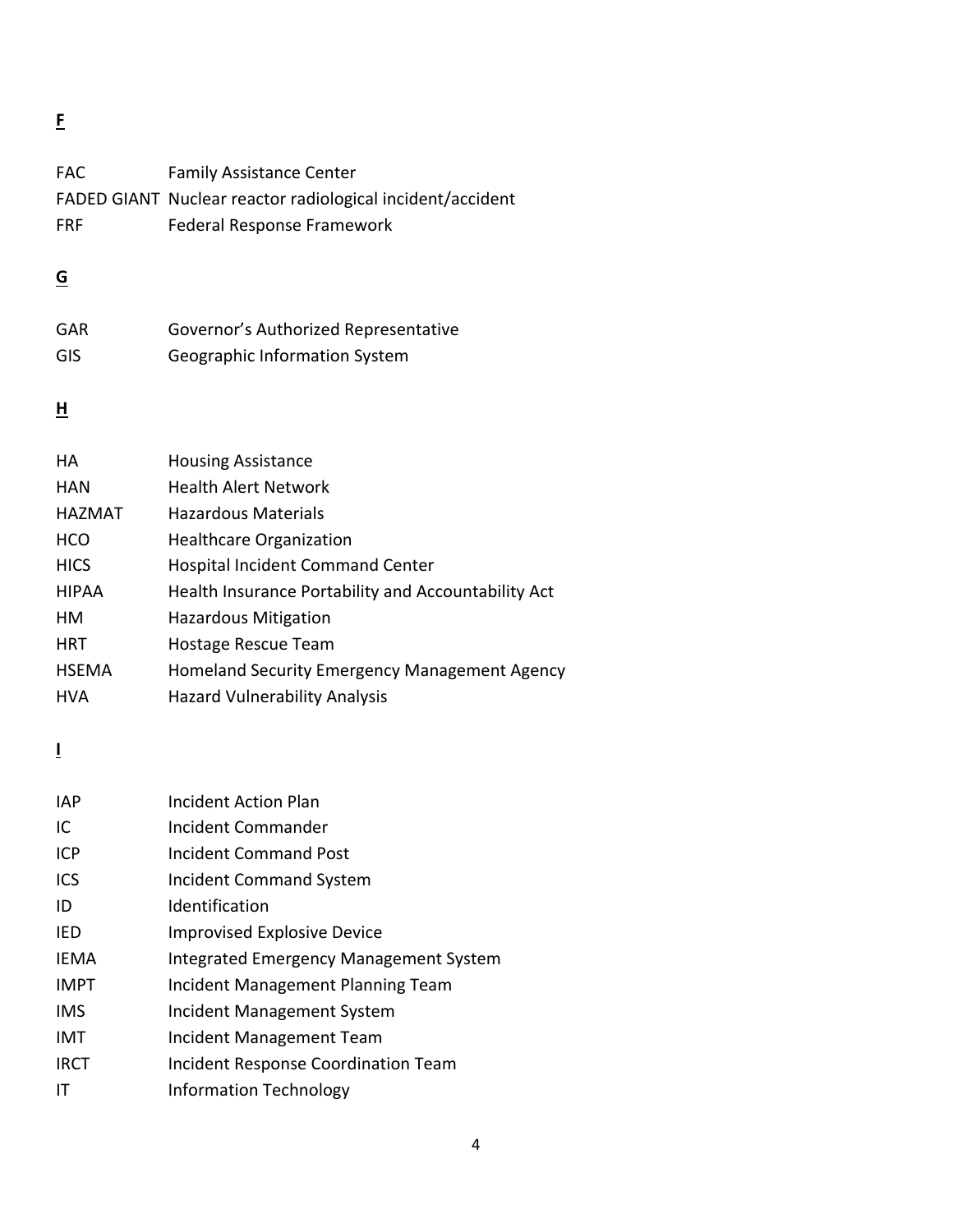**J**

| <b>JEOC</b><br><b>JFO</b><br><b>JIC</b><br>JOC | Joint Emergency Operations Center<br>Joint Field Office<br>Joint Information Center<br>Joint Operations Center |
|------------------------------------------------|----------------------------------------------------------------------------------------------------------------|
| <u>К</u>                                       |                                                                                                                |
| <b>KSA</b>                                     | Knowledge, Skills and Abilities                                                                                |
| Ē                                              |                                                                                                                |
| LA                                             | Legal Aid (also called "Legal Assistance")                                                                     |
| LAN                                            | Local Area Network                                                                                             |
| LEA                                            | Law Enforcement Agency                                                                                         |
| <b>LEMARS</b>                                  | Law Enforcement Mutual Aid Radio System                                                                        |
| <b>LEPC</b>                                    | Local Emergency Planning Committee                                                                             |
| LFA                                            | Lead Federal Agency                                                                                            |
| <b>LHA</b>                                     | Local Health Authority                                                                                         |
| <b>LHMO</b>                                    | Local Hazard Mitigation Officer                                                                                |
| <b>LOGS</b>                                    | Logistics                                                                                                      |
| M                                              |                                                                                                                |
| MA                                             | <b>Mission Assignment</b>                                                                                      |
| ៱៱៱៱                                           | Mutual Aid Agreement                                                                                           |

| <b>MAA</b>  | <b>Mutual Aid Agreement</b>                                         |
|-------------|---------------------------------------------------------------------|
| <b>MACC</b> | <b>Multi-Agency Coordination Center</b>                             |
| <b>MACS</b> | <b>Multi-Agency Coordination System</b>                             |
| <b>MCI</b>  | Multiple Casualty Incident (also called "Mass Casualty Incident")   |
| ME          | <b>Medical Examiner</b>                                             |
| <b>MERL</b> | Mobile Emergency Radiological Laboratory                            |
| <b>MERS</b> | Mobile Emergency Response System                                    |
| <b>MFC</b>  | <b>Multi-Faith Community</b>                                        |
| MН          | <b>Mental Health</b>                                                |
| <b>MHRT</b> | Mental Health Response Team (also called "Mental Health Team")      |
| <b>MOU</b>  | Memorandum of Understanding (also called "Memorandum of Agreement") |
| <b>MRC</b>  | <b>Medical Reserve Corp</b>                                         |
| <b>MSCC</b> | <b>Medical Surge Capacity and Capability</b>                        |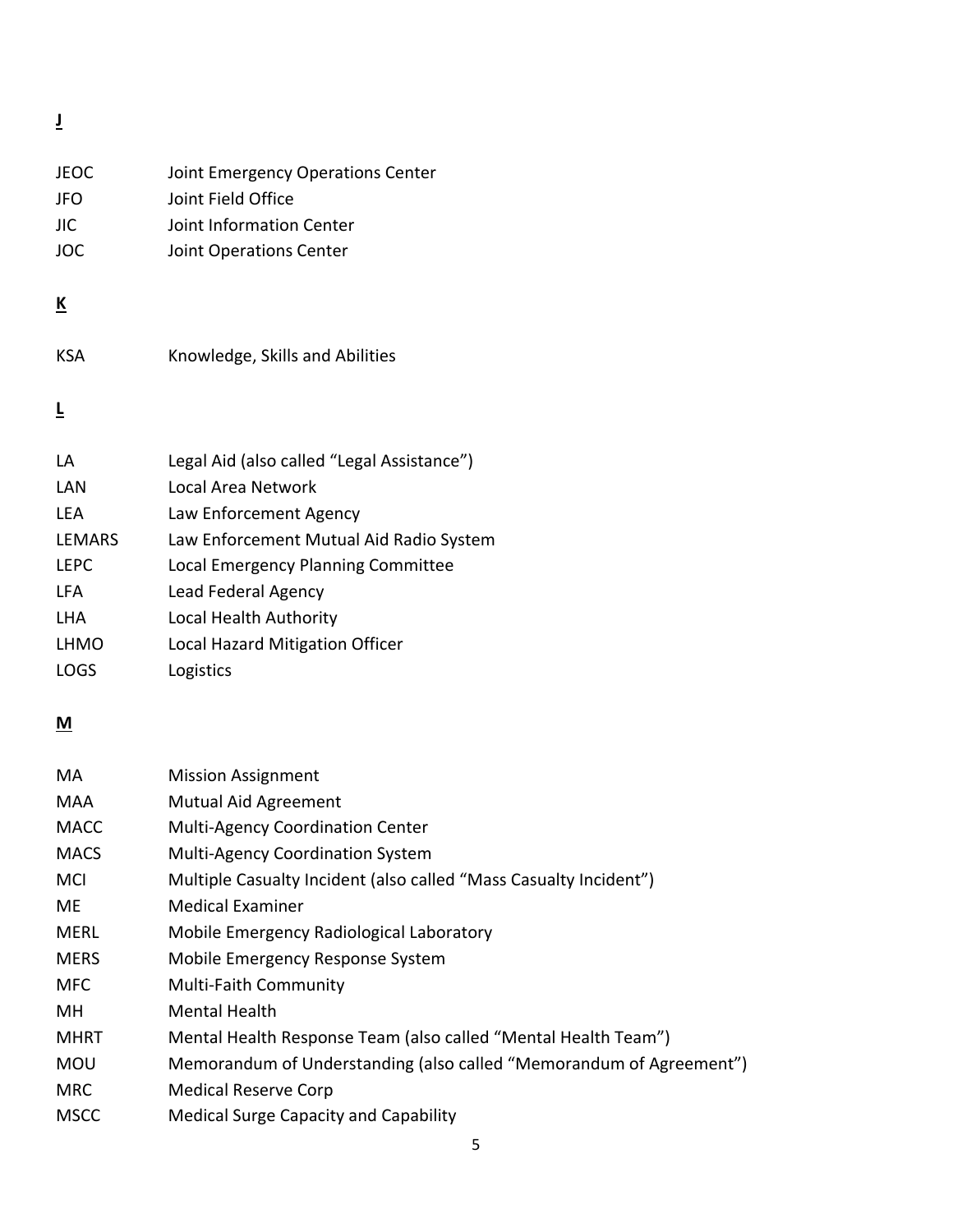| <b>MSU</b> | <b>Medical Support Unit</b> |
|------------|-----------------------------|
| <b>MVI</b> | Mass Violence Incident      |

## **N**

| ΝA   | Needs Assessment (also called "Victim or Client Needs Assessment")    |
|------|-----------------------------------------------------------------------|
| NBC. | Nuclear, Biological, Chemical                                         |
| NG.  | <b>National Guard</b>                                                 |
| NGO. | Non-Governmental Organization (also called "Non-profit Organization") |

### **O**

| Office of Chief Technology Officer                    |
|-------------------------------------------------------|
| Office of Emergency Management (state/regional/local) |
| <b>Office of Emergency Preparedness</b>               |
| Office of the Medical Examiner                        |
| <b>Operational Command</b>                            |
| <b>Operating Division</b>                             |
| On-Scene Commander                                    |
|                                                       |

## **P**

| PA          | Public Assistance/Public Affairs/Public Address System            |
|-------------|-------------------------------------------------------------------|
| <b>PCL</b>  | <b>Position Checklist</b>                                         |
| PD.         | Police Department (usually preceded by name of police department) |
| <b>PFA</b>  | Psychological First Aid                                           |
| PH.         | Public Health                                                     |
| PI          | <b>Public Information</b>                                         |
| <b>PIO</b>  | <b>Public Information Officer</b>                                 |
| <b>POC</b>  | Point of Contact                                                  |
| <b>POD</b>  | Point of Distribution                                             |
| <b>PPF</b>  | Personal Protective Equipment                                     |
| <b>PSA</b>  | Public Service Announcement                                       |
| <b>PSN</b>  | People with Special Needs                                         |
| <b>PTSD</b> | Post-traumatic Stress Disorder                                    |
|             |                                                                   |

### **R**

| <b>RACES</b> | Radio Amateur Civil Emergency Services                                                         |
|--------------|------------------------------------------------------------------------------------------------|
| <b>RC</b>    | Response Center (also called "Reception Center," "Reunification Center," or "Recovery Center") |
| <b>RDF</b>   | Rapid Deployment Force                                                                         |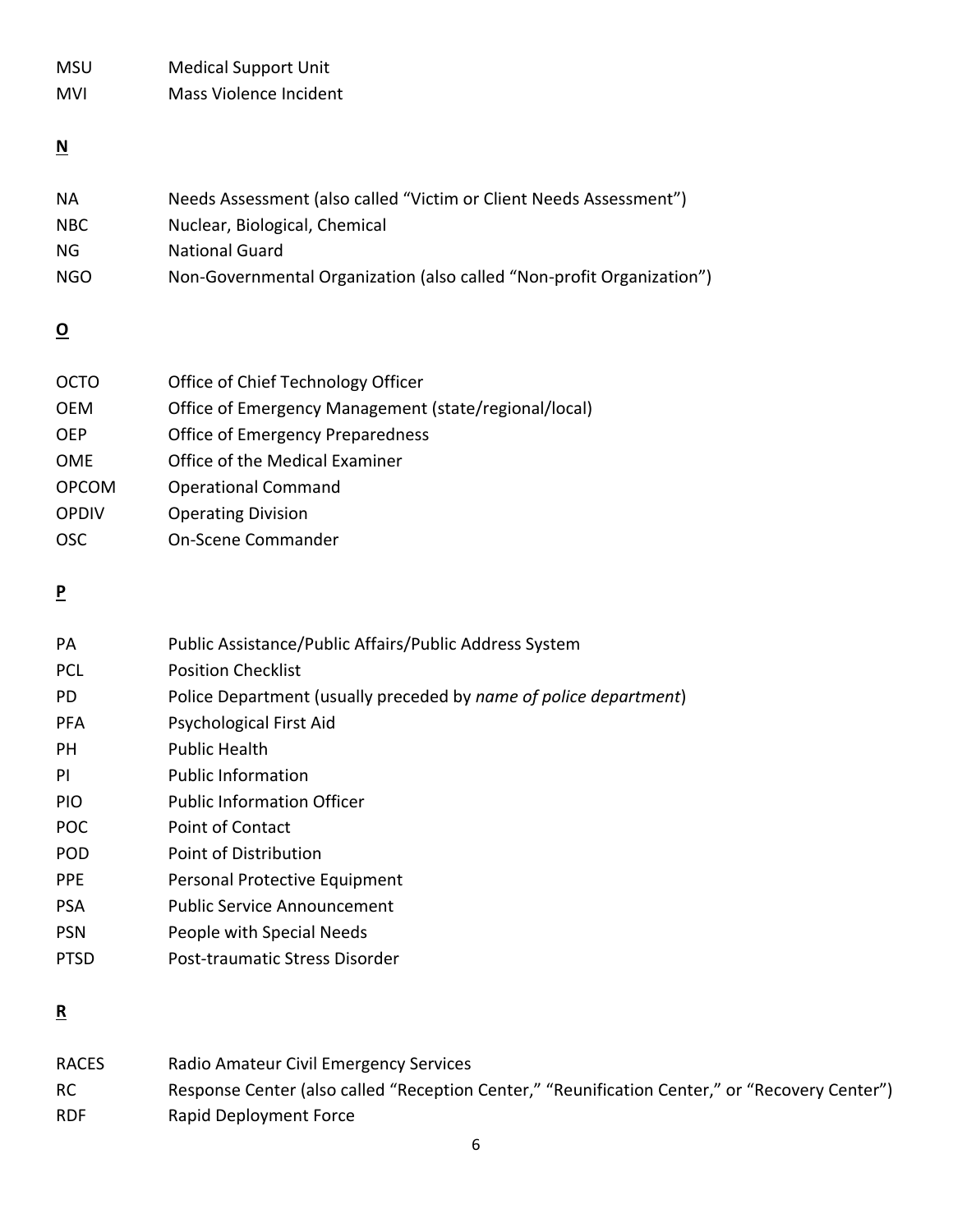| <b>REC</b>  | Regional Emergency Coordinator        |
|-------------|---------------------------------------|
| <b>RHA</b>  | Regional Health Administrator         |
| <b>RP</b>   | Response Plan                         |
| ResC        | <b>Resiliency Center</b>              |
| <b>RoP</b>  | Return of Property                    |
| <b>RRCC</b> | Regional Response Coordination Center |

## **S**

| S&R           | Search and Rescue                                    |
|---------------|------------------------------------------------------|
| SART          | State Animal Response Team                           |
| <b>SBVS</b>   | <b>System-based Victim Services</b>                  |
| <b>SEMS</b>   | Standardized Emergency Management System             |
| <b>SEOC</b>   | <b>State Emergency Operations Center</b>             |
| <b>SHMART</b> | State Hazard Mitigation and Recovery Team            |
| <b>SITREP</b> | <b>Situation Report</b>                              |
| <b>SLA</b>    | <b>State and Local Assistance</b>                    |
| <b>SM</b>     | Social Media                                         |
| <b>SMART</b>  | Strategic Metropolitan Assistance and Recovery Teams |
| <b>SME</b>    | <b>Subject Matter Expert</b>                         |
| <b>SMHA</b>   | <b>State Mental Health Authority</b>                 |
| SO            | Safety Officer                                       |
| <b>SOC</b>    | <b>State Operations Center</b>                       |
| SOP           | <b>Standard Operating Procedure</b>                  |
| SOU           | <b>Statement of Understanding</b>                    |
| <b>SP</b>     | Service Provider                                     |
| <b>SPA</b>    | Service Provider Area                                |
| <b>SPR</b>    | Skills for Psychological Recovery                    |
| <b>STARC</b>  | <b>State Area Command</b>                            |
| <b>SUA</b>    | <b>Shared Use Agreement</b>                          |

# **T**

|            | TRANSCAER Transportation Community Awareness and Emergency Response |
|------------|---------------------------------------------------------------------|
| <b>TSA</b> | Trauma Service Area                                                 |

# **U**

| UC.   | Unified Command         |
|-------|-------------------------|
| UCC.  | Unified Command Center  |
| USAR. | Urban Search and Rescue |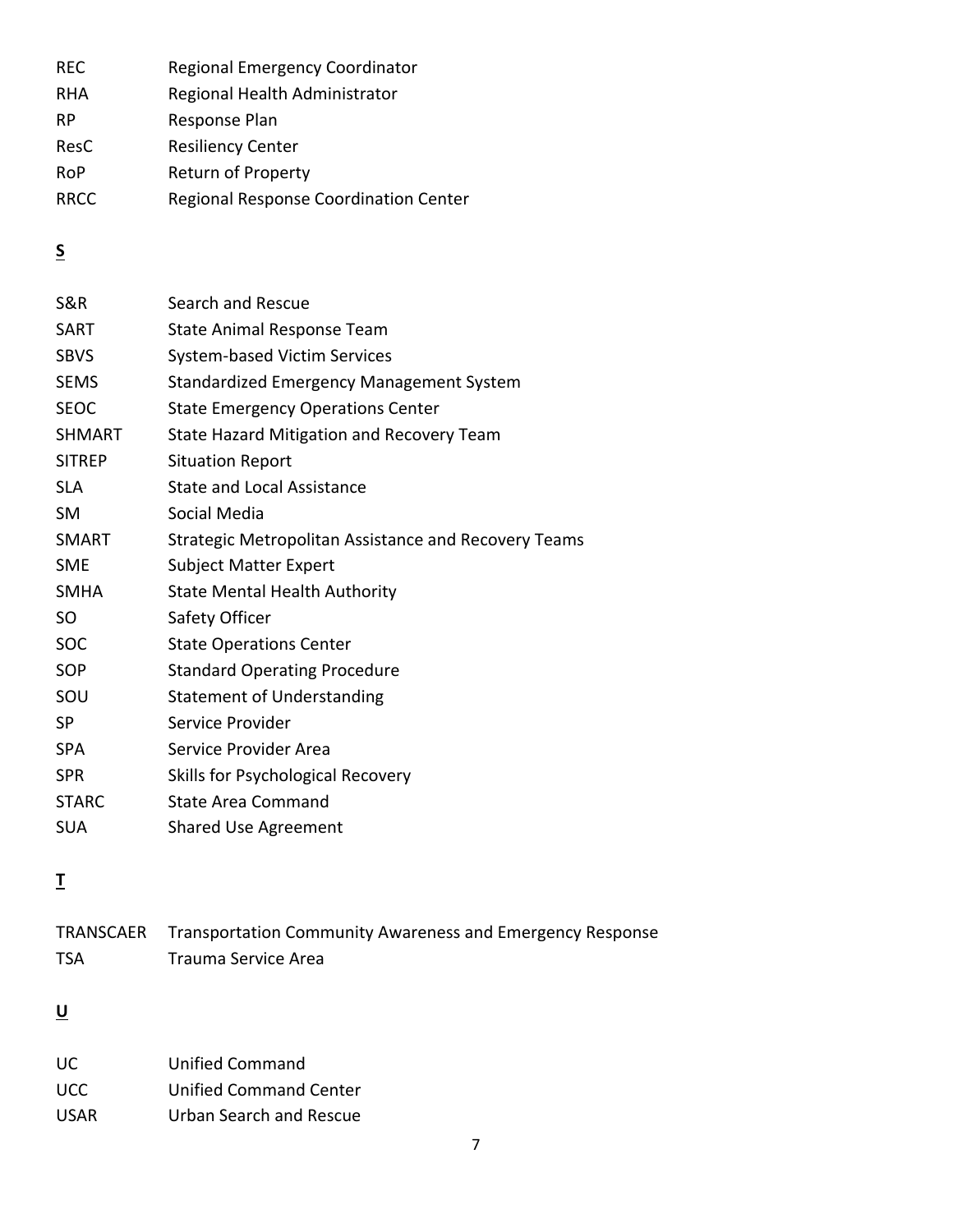VAL Volunteer Agency Liaison VAP Victim Assistance Professional (also called "Victim Advocate") VIP Victim Identification Profile VIS Victim Impact Statement VMAT Veterinary Medical Assistance Team VN Victim Notification VOAD Voluntary Organizations Active in Disaster VOAD Volunteer Organizations & Donations VOCA *Victims of Crime Act* (VOCA) (provides funding for victim/survivor assistance) VOLAGS Voluntary Agencies VS Victim/Survivor Services VT Vicarious Trauma (also referred to as "Secondary Trauma Stress")

#### **National Nongovernmental Organizations**

| <b>ARC</b>      | <b>American Red Cross</b>                                |
|-----------------|----------------------------------------------------------|
| <b>CHEMTREC</b> | <b>Chemical Transportation Emergency Center</b>          |
| <b>IACP</b>     | International Association of Chiefs of Police            |
| <b>IAFF</b>     | International Association of Fire Fighters               |
| <b>NAAG</b>     | National Association of Attorneys General                |
| <b>NACVCB</b>   | National Association of Crime Victim Compensation Boards |
| <b>NAVAA</b>    | National Association of VOCA Assistance Administrators   |
| <b>NCVC</b>     | National Center for Victims of Crime                     |
| <b>NCF</b>      | National Compassion Fund (NCVC)                          |
| <b>NGA</b>      | <b>National Governors Association</b>                    |
| <b>NMVVRC</b>   | National Mass Violence Victimization Resource Center     |
| <b>NEMA</b>     | National Emergency Management Association                |
| <b>NOVA</b>     | National Organization for Victim Assistance              |
| <b>NSA</b>      | <b>National Sheriffs Association</b>                     |
| <b>SA</b>       | <b>Salvation Army</b>                                    |
| <b>USCM</b>     | U.S. Conference of Mayors                                |
| <b>VOAD</b>     | Voluntary Organizations Active in Disaster               |
| <b>VOLAGS</b>   | <b>Voluntary Agencies</b>                                |

#### **Federal Agencies and Relevant Laws**

Many Federal agencies have substantial roles in providing leadership and support in all readiness, response and resilience efforts related to mass violence incidents (MVIs) and many national nongovernmental organizations also coordinate crisis response efforts following a MVI. This list features acronyms for federal agencies, federal leadership for MVI responses, relevant federal laws, and policies and procedures.

**V**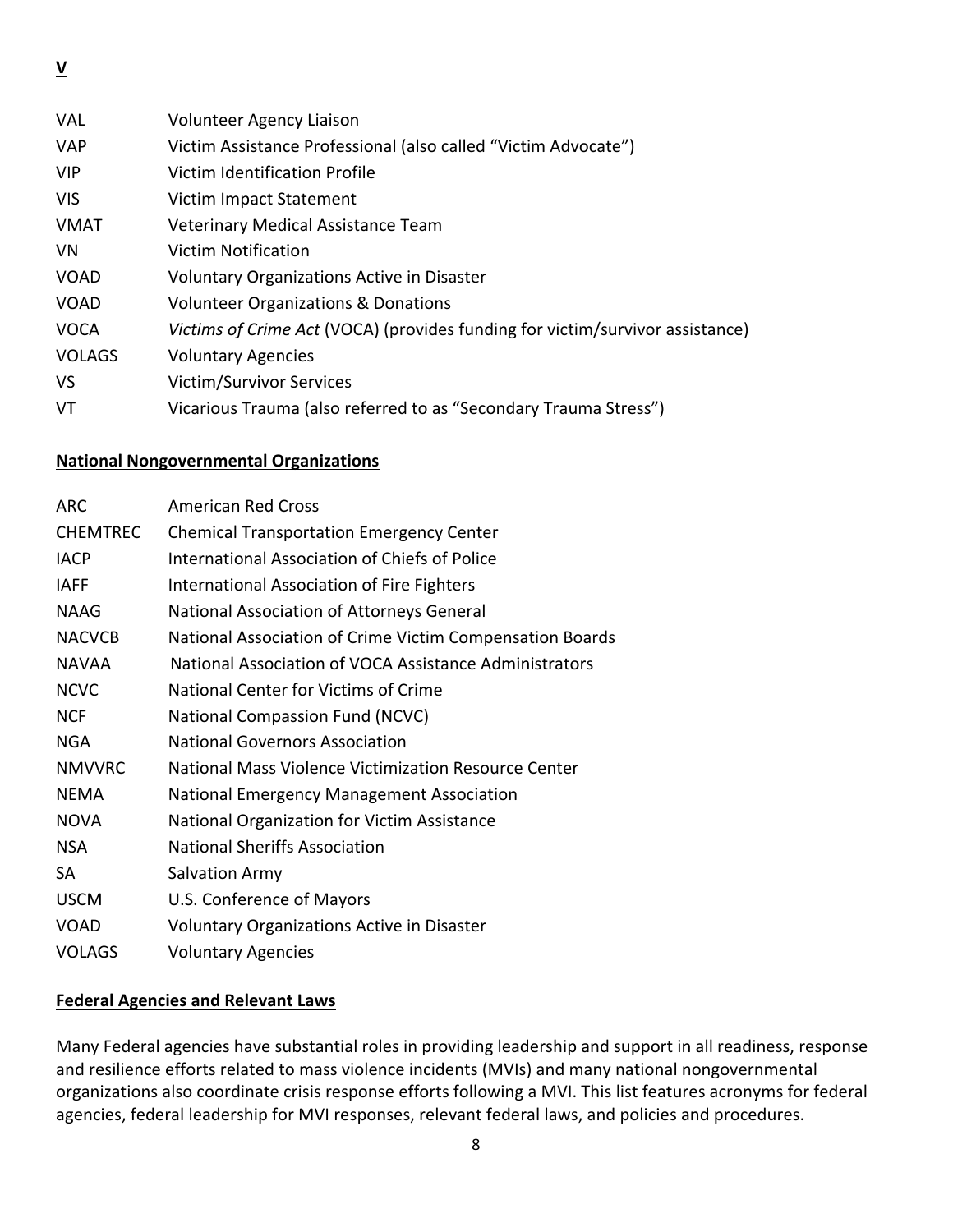**A** 

| <b>ADA</b>   | Americans with Disabilities Act of 1990                |
|--------------|--------------------------------------------------------|
| <b>ACF</b>   | Administration for Children and Families (HHS)         |
| AoA          | Administration on Aging (HHS)                          |
| <b>ATSDR</b> | Agency for Toxic Substances and Disease Registry (HHS) |
| AG           | <b>Attorney General (USDOJ)</b>                        |
| <b>AEAP</b>  | Anti-terrorism Emergency Assistance Program (OVC)      |
| <b>AFRCC</b> | Air Force Rescue Coordination Center                   |
| <b>ANG</b>   | Air National Guard                                     |
| <b>ARNG</b>  | Army National Guard                                    |
| <b>ATF</b>   | Bureau of Alcohol, Tobacco and Firearms (USDOJ)        |
| <b>ATSDR</b> | Agency for Toxic Substances and Disease Registry (HHS) |

## **B**

| BIA | Bureau of Indian Affairs (DOI) |  |
|-----|--------------------------------|--|
|     |                                |  |

# **C**

| <b>Centers for Disease Control and Prevention</b>                    |
|----------------------------------------------------------------------|
| Chemical Emergency Preparedness and Prevention Office (EPA)          |
| Comprehensive Environmental Response, Compensation and Liability Act |
| Community Emergency Response Team (FEMA)                             |
| Coast Guard                                                          |
| <b>Center for Mental Health Services</b>                             |
| Crime Victims' Rights Act (Federal)                                  |
|                                                                      |

## **D**

| <b>DEA</b> | Drug Enforcement Administration (USDOJ) |
|------------|-----------------------------------------|
| <b>DDH</b> | Disaster Distress Helpline (HHS)        |
| <b>DOC</b> | Department of Commerce)                 |
| DoD        | Department of Defense                   |
| <b>DOE</b> | Department of Energy                    |
| <b>DHS</b> | Department of Homeland Security         |
| DOI        | Department of the Interior              |
| <b>DOJ</b> | Department of Justice                   |
| <b>DOL</b> | Department of Labor                     |
|            | Department of Transportation            |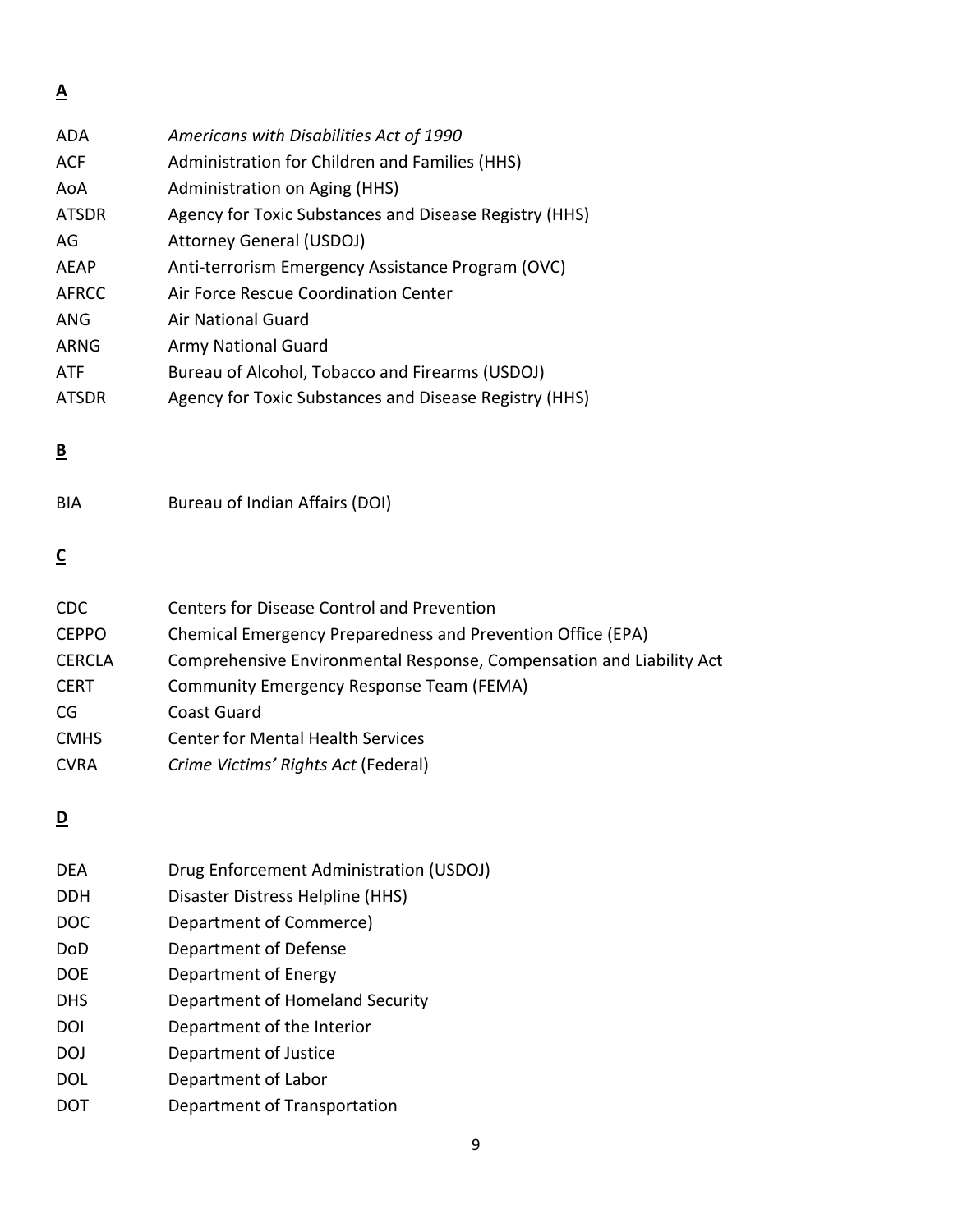| E          |                                        |
|------------|----------------------------------------|
| FADB       | Emergency Authorities Database (DoD)   |
| FD.        | Department of Education                |
| <b>FPA</b> | <b>Environmental Protection Agency</b> |

DSCA Defense Support to Civil Authority

## **F**

| FAA          | <b>Federal Aviation Administration</b>                      |
|--------------|-------------------------------------------------------------|
| FasT         | <b>Federal Assessment Team</b>                              |
| <b>FCC</b>   | <b>Federal Communications Commission</b>                    |
| <b>FBI</b>   | Federal Bureau of Investigation (USDOJ)                     |
| <b>FEMA</b>  | Federal Emergency Management Agency (DHS)                   |
| <b>FERT</b>  | Federal Emergency Response Team                             |
| <b>FDA</b>   | Food and Drug Administration                                |
| <b>FMHO</b>  | <b>Federal Hazard Mitigation Officer</b>                    |
| <b>FNARS</b> | <b>Federal National Radio System</b>                        |
| <b>FRERP</b> | Federal Radiological Emergency Response Plan                |
| <b>FRMAC</b> | Federal Radiological Monitoring and Assessment Center (DOE) |
| <b>FRP</b>   | Federal Response Framework                                  |

## **G**

| <b>GMS</b> | Grants Management System (across all Federal agencies) |
|------------|--------------------------------------------------------|
| GSA        | <b>General Services Administration</b>                 |

## **H**

| <b>HHS</b>   | <b>Health and Human Services</b>                    |
|--------------|-----------------------------------------------------|
| <b>HIPAA</b> | Health Insurance Portability and Accountability Act |
| <b>HSEEP</b> | Homeland Security Exercise and Evaluation Program   |
| <b>HSPO</b>  | <b>Homeland Security Presidential Directive</b>     |
| <b>HUD</b>   | Department of Housing and Urban Development         |

**I**

| <b>ICE</b> | Immigration and Customs Enforcement |
|------------|-------------------------------------|
| <b>IHS</b> | Indian Health Service               |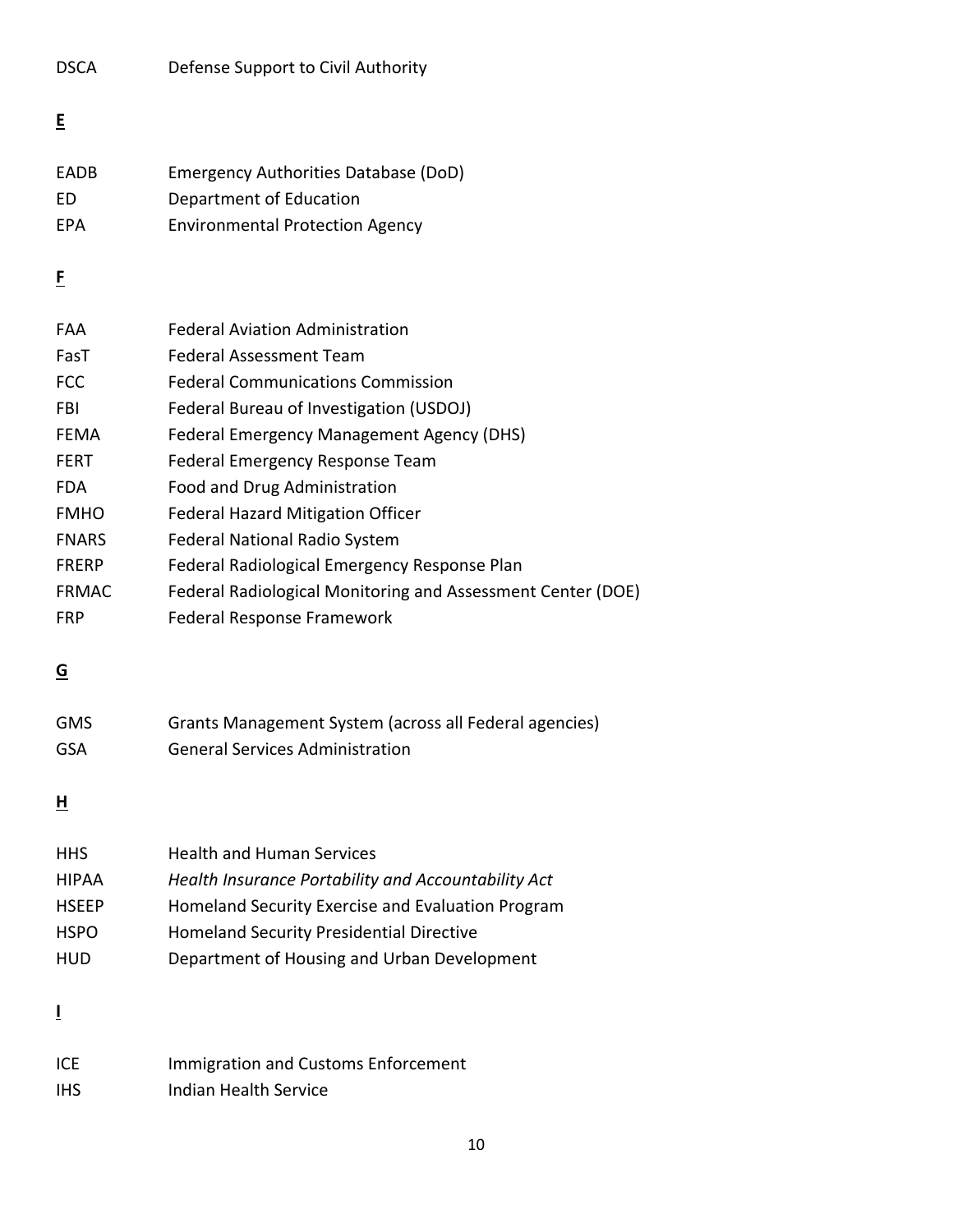**L** 

#### **M**

MACDIS Military Assistance for Civil Disturbances (DoD)

### **N**

| <b>NAWAS</b> | National Warning System (FEMA)                                     |
|--------------|--------------------------------------------------------------------|
| <b>NDMS</b>  | National Disaster Medical System (DoD, HHS, DHS & VA)              |
| <b>NECC</b>  | <b>National Emergency Coordination Center (FEMA)</b>               |
| ΝG           | <b>National Guard</b>                                              |
| <b>NIH</b>   | National Institutes of Health                                      |
| <b>NIMS</b>  | National Incident Management System (FEMA)                         |
| <b>NIIMS</b> | National Interagency Incident Management System                    |
| <b>NIOSH</b> | National Institute for Occupational Safety and Health (CDC)        |
| <b>NIPP</b>  | National Infrastructure Protection Plan (DHS)                      |
| NIC.         | National Integration Center (NIMS/FEMA)                            |
| <b>NJTTF</b> | National Joint Terrorism Task Force (FBI)                          |
| <b>NOAA</b>  | National Oceanic and Atmospheric Administration (DOC)              |
| <b>NOC</b>   | <b>National Operations Center</b>                                  |
| <b>NRCC</b>  | National Response Coordination Center (FEMA)                       |
| <b>NRP</b>   | National Response Plan (also called "National Response Framework") |
| <b>NTSB</b>  | <b>National Transportation Safety Board</b>                        |

## **O**

| <b>OSHA</b>    | Occupational Health and Safety Administration (DOL) |
|----------------|-----------------------------------------------------|
| OVC            | Office for Victims of Crime (USDOJ)                 |
| <b>OVW</b>     | Office on Violence Against Women (USDOJ)            |
| <b>OVCTTAC</b> | OVC Training and Technical Assistance Center        |

### **P**

| <b>PHMSA</b> | Pipeline and Hazardous Materials Safety Administration (DOT) |
|--------------|--------------------------------------------------------------|
| <b>PFO</b>   | <b>Principal Federal Officer</b>                             |